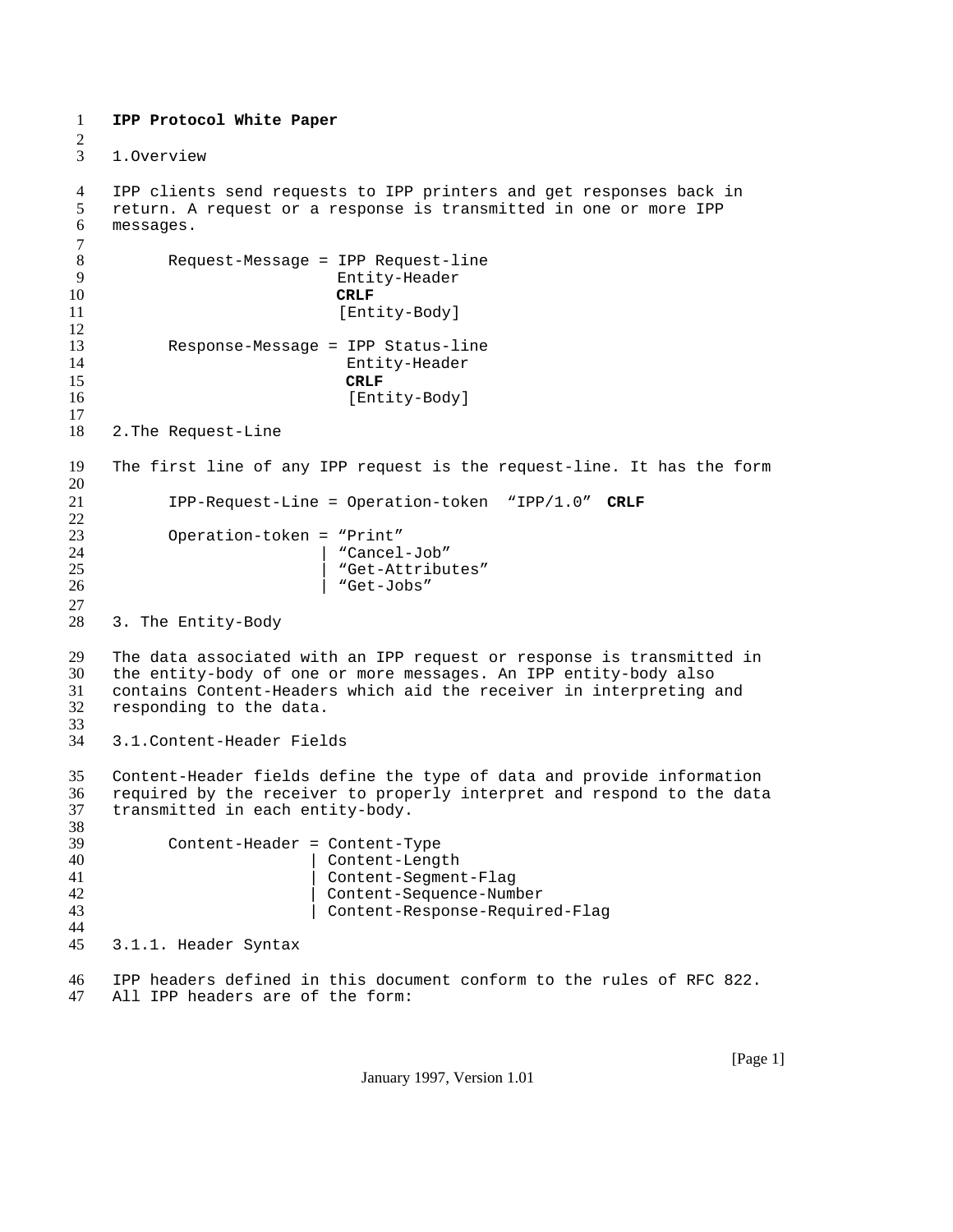IPP Header = "Content-" field-name ":" [field-value] **CRLF.** 51 IPP defines the octet sequence CRLF as the end-of-line marker for all<br>52 protocol elements except the entity-body. All IPP Headers begin with 52 protocol elements except the entity-body. All IPP Headers begin with the phrase "Content-". phrase "Content-". 3.1.2.Content-Type The Content-Type field identifies the type of data that follows.  $Content-Type = Print-Job$ 60 | Attribute-List 61 | Document-Part 3.1.3.Content-Length Content-Length defines the length of the following content, in bytes. For example, a document-part of 4096 bytes would have a content-length field of the form Content-Length : 4096 3.1.4. Content-Segment-Flag The Content-Segment-Flag field provides a mechanism for senders to break 72 up the content of a document into pieces. This allows client to transmit the document on the fly, as it is being generated, without having to the document on the fly, as it is being generated, without having to know the length of the entire document beforehand. 75<br>76 Use of a length field is preferred over the Boundary-string notion of 77 the Multipart/mixed MIME because the sender does not have to determine a<br>78 unique boundary string for each seqment, which may be difficult for some unique boundary string for each segment, which may be difficult for some PDLs.  $\begin{array}{c} 80 \\ 81 \end{array}$ In addition, in combination with Content-Sequence-Number and Content- Response-Required-Flag, this field enables an application to more reliably recover from situations where a print request is being sent to a Printer that cannot queue the document, and printing fails during transmission. Content-Segment-Flag = "only" | "first" | "middle" | "last" A value of ONLY means that the entire document is contained within this entity-body. FIRST, MIDDLE, and LAST refer to this content being the first, a middle, or the last of a series of content-segments to be sent. Each segment would be sent in a separate IPP message.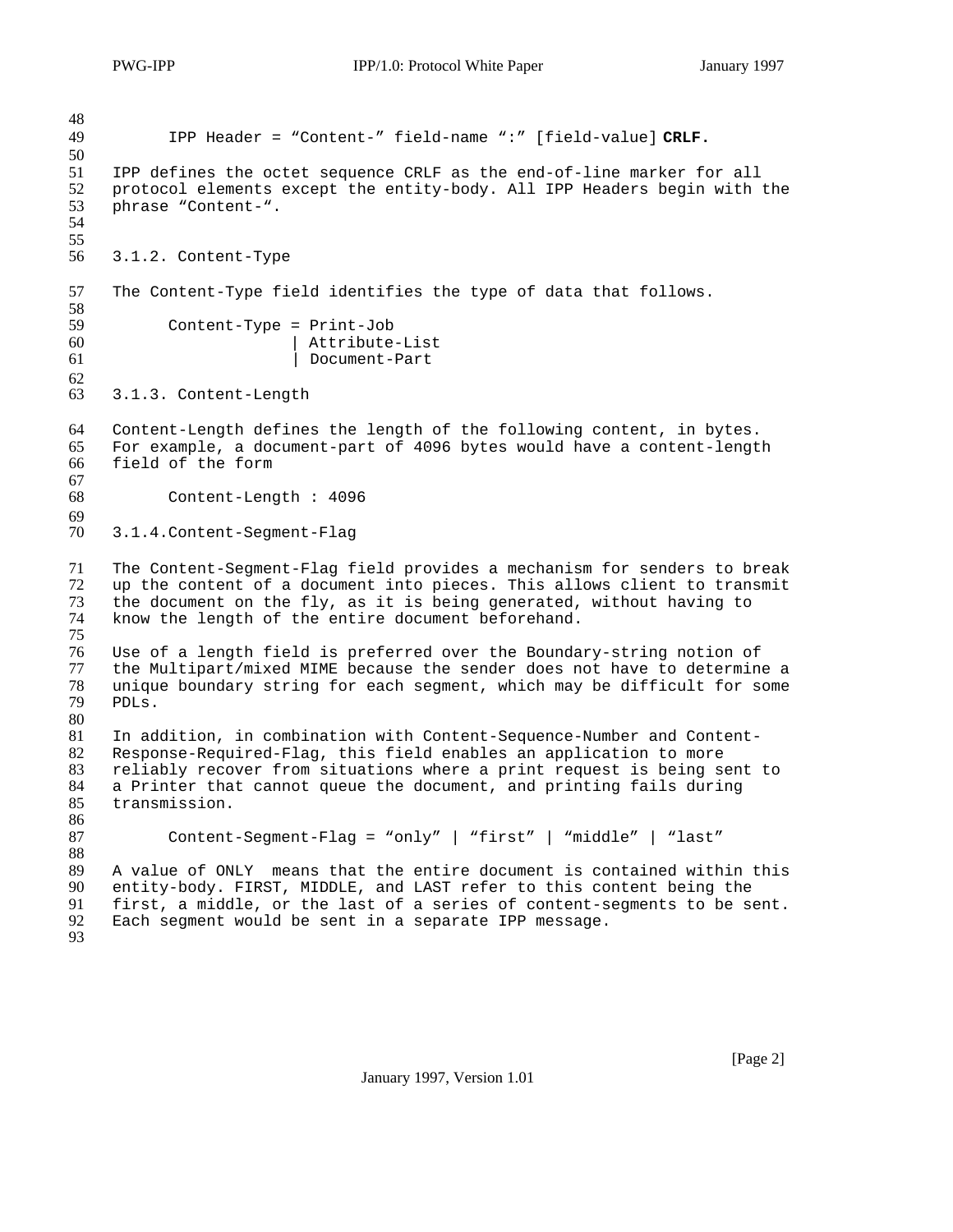94 3.1.5. Content-Sequence-Number 95 When document content is being sent in segments, it is required that<br>96 each segment have an appropriate seguence number associated with it, 96 each segment have an appropriate sequence number associated with it,<br>97 using this field. This field would have the format: using this field. This field would have the format: 98<br>99 99 "Content-Sequence-Number" ":" integer  $\frac{100}{101}$ 101 For example, if this segment were the third segment in a sequence of 102 content segments, the field would be content segments, the field would be 103<br>104 Content-Sequence-Number : 3. 105<br>106 106 3.1.6. Segment-Response-Required-Flag 107 This field allows the sender to request that a response be sent back on 108 each data segment. By setting this flag on, the sender promises not to<br>109 send another segment until receiving a positive response from the prior send another segment until receiving a positive response from the prior 110 segment. The receiver is obligated to send a response to each segment. 111 When the flag is off, the sender will not expect a response to each 112 segment and should send segments continuously until the entire document 113 has been transmitted. The receiver, on the other hand, would only send a 114 response if there were an error condition. response if there were an error condition. 115 116 117 3.2.The Print Job 118 A Print Job contains print job attributes and one or more documents. A 119 Print Job is always terminated with an End-Of-Job-Marker. The End-Of-Job Marker is required to complete a Print Request. If no End-Of-Job Marker 121 is sent, the Printer will wait for it until an established time-out 122 period has elapsed. period has elapsed. 123  $\frac{124}{125}$ 125 Print-Job = Print-Job-Header 126 [Job-Attribute-list]<br>127 1#(Documents) 127 1#(Documents)<br>128 End-Of-Job-Ma 128 End-Of-Job-Marker 129 130<br>131 131 3.2.1.Print-Job-Header 132 The Print-Job-Header identifies the following data as an IPP Print-Job. 133 134 Print-Job Header = "Content-Type : IPP Print-Job **CRLF**" 135 136 3.3.The Document 137 An IPP document contains the attributes of the document and optionally 138 the document content. If no content is not present, a reference to the 139 document must be provided as one of the document attributes. document must be provided as one of the document attributes. 140

January 1997, Version 1.01

[Page 3]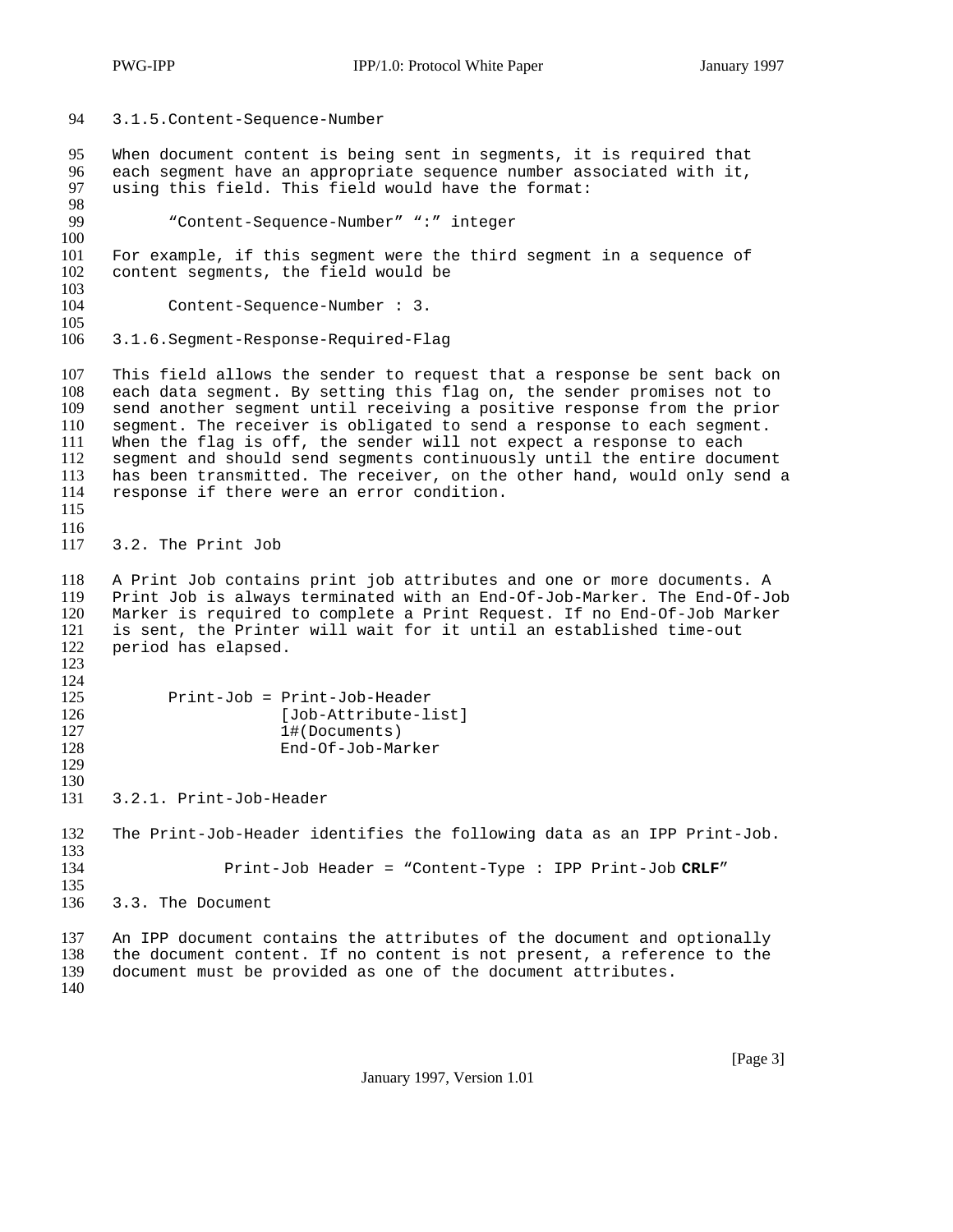```
141 Document = Document-Header 
142 [Document-Attribute-List]<br>143 #1 (Document-Part)
                         #1(Document-Part)
144
145 3.3.1.Document-Parts
146 An IPP Document may be split into multiple Document-Parts for
147 transmission. This makes it possible for IPP clients to send documents a<br>148 piece at a time, without requiring them to know the length of the entire
148 piece at a time, without requiring them to know the length of the entire 149 document beforehand.
     document beforehand.
\frac{150}{151}151 3.3.2. Document-Content-Header Fields
152 Content-Header Fields are used to describe content of the Document-Part.
153<br>154
     154 3.3.2.1.Content-Type
155 For document content, Content-Type is defined as :
156
157 Content-Type = Vendor "/" Data-Stream-Format "/" Version
158
159 Thus, for example, if the document to be printed was a Postscript Level
160 2 document, the Content-Type would be specified as:
161<br>162
            Content-Type: Adobe/Postscript/2.0
163
164 3.3.2.2. Content-Length
165 For document content, Content-Length defines the length of this
166 Document-Part, in bytes.
167
168<br>169
     169 3.3.3. End-Of-Job-Marker
170 An end-of-job marker is required to tell the receiver that no more 171 documents are to be sent as part of this job.
     documents are to be sent as part of this job.
172
173 End-Of-Job-Marker = "Content-Type : End-Of-Job CRLF"
174
175 3.3.4.Attributes
176 Previous sections identified two types of attribute lists, which will be
177 further defined here.
178
179 Job-Attribute-List = Job-Attribute
180 0#[Job-Attribute]
181
182 Document-Attribute-List = Document-Attribute
                                        0#[Document-Attribute]
184<br>185
            Job-Attribute = Job-Informational-Attribute
186 | Job-Status-Attribute
```
January 1997, Version 1.01

[Page 4]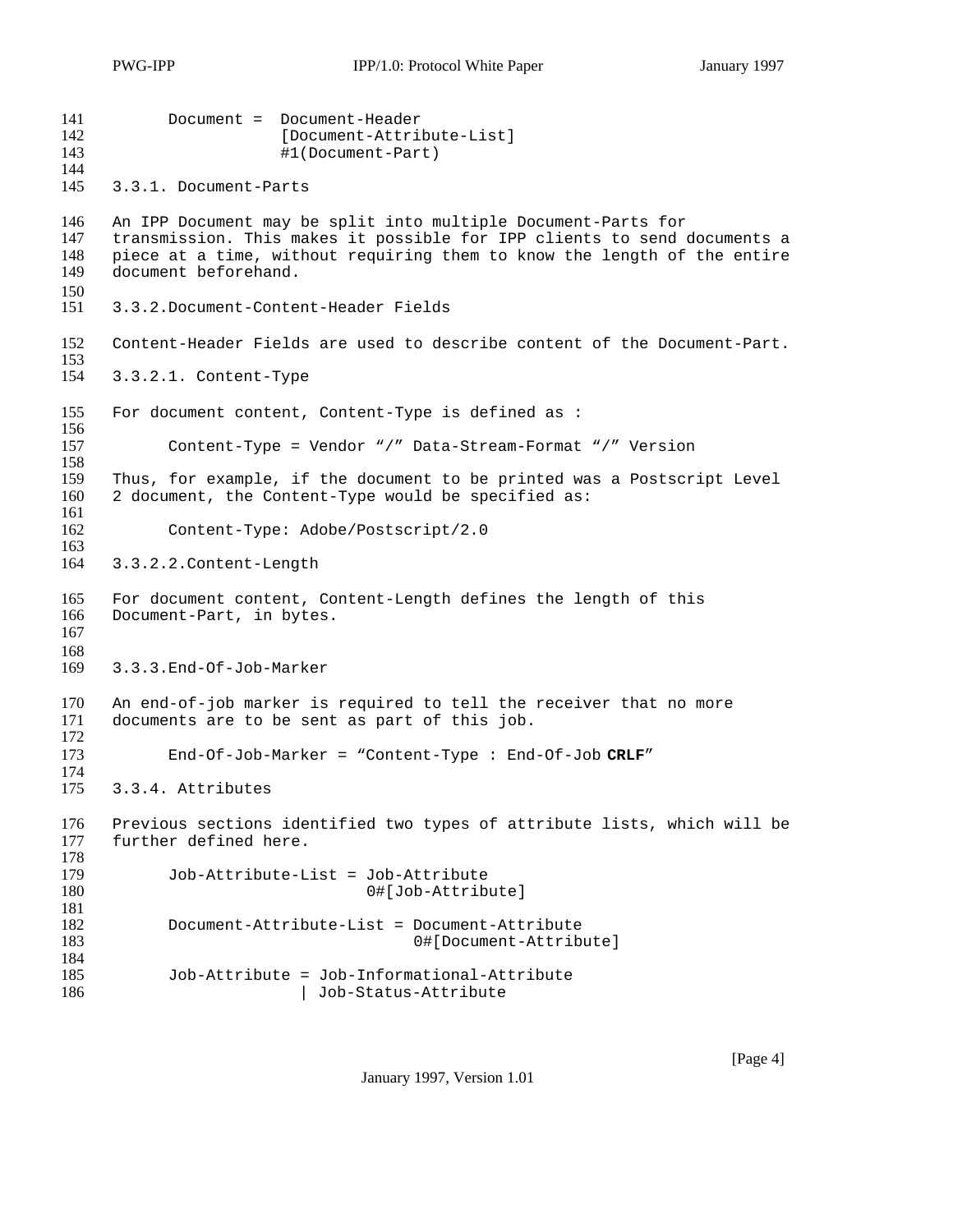| Notification-Attribute               |
|--------------------------------------|
| Job-Production-Attribute             |
| Conversion-Attribute                 |
| Job-Resource-Attribute.              |
|                                      |
| Document-Attribute = Document-format |
|                                      |
| document-name<br>document-URL        |
|                                      |
| All attributes will be of the form   |
|                                      |
| Attribute type = attribute value.    |
|                                      |
|                                      |
| 4. Mapping to MIME Types             |
|                                      |

202 If it is thought useful to map the IPP Entity-Body described in the 203 previous sections to a MIME type, the simplest approach would be to 204 define a new MIME-type. Application/IPP. Then one could simply decla 204 define a new MIME-type, Application/IPP. Then one could simply declare<br>205 the Application/IPP MIME to be the IPP Message, as it has been defined 205 the Application/IPP MIME to be the IPP Message, as it has been defined 206 in this paper. However, it should be noted that this MIME type would 206 in this paper. However, it should be noted that this MIME type would 207 only operate within the IPP protocol. only operate within the IPP protocol.

208 5. Mapping to HTTP

210 If HTTP is used as the "transport" protocol, then the IPP Request 211 Message, as defined in this document, would be the Entity-Body of an<br>212 HTTP Post method. The IPP Response Message would be the Entity-Body of 212 HTTP Post method. The IPP Response Message would be the Entity-Body of 213 the corresponding HTTP Response. the corresponding HTTP Response.

 $\frac{214}{215}$ 6. Example flows

216 Several examples will be shown to illustrate the use of the protocol as 217 defined in this section. Only the IPP operations and the contents of the 218 entity-bodies will be shown in these scenarios. entity-bodies will be shown in these scenarios.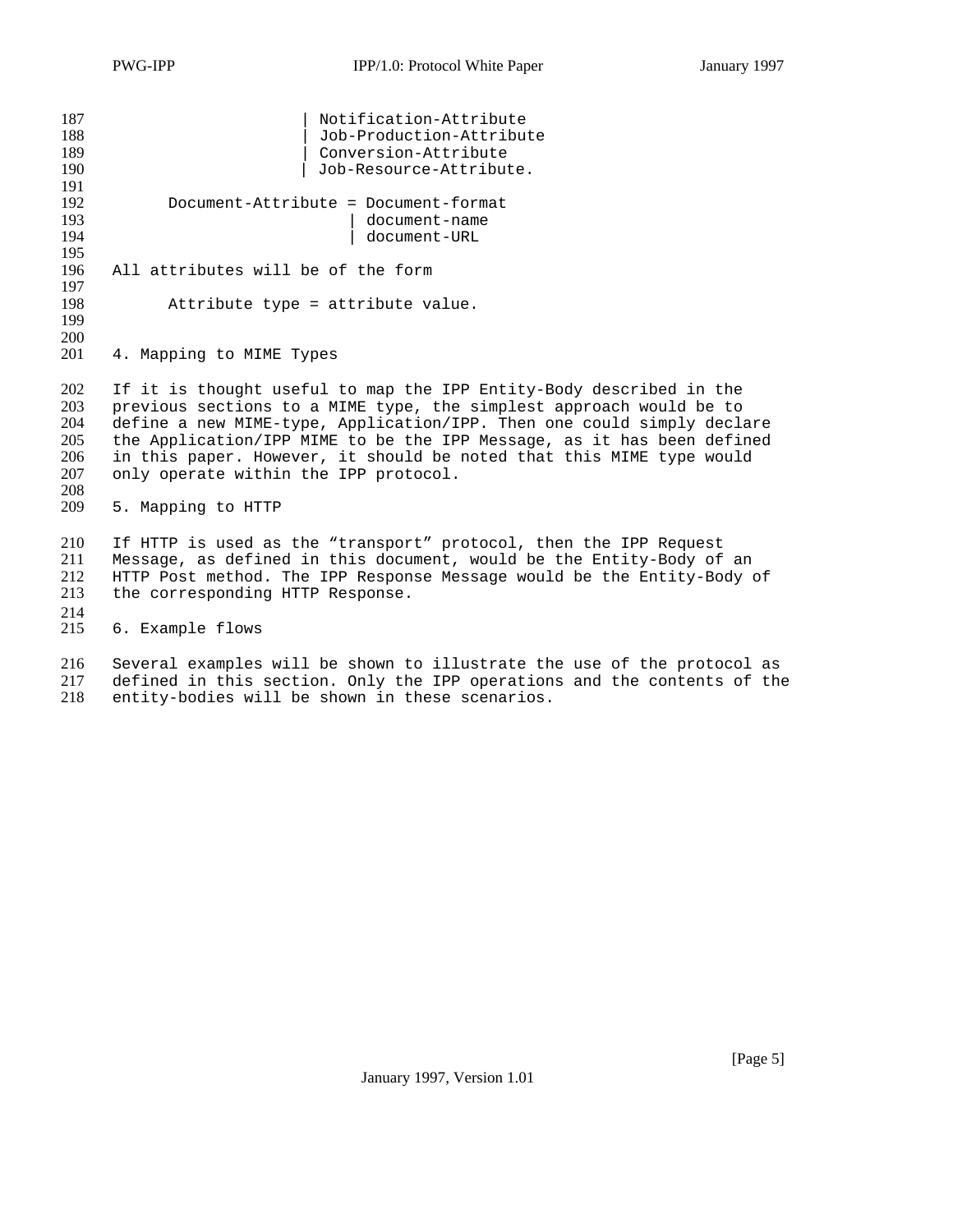PWG-IPP IPP/1.0: Protocol White Paper January 1997

 $\frac{219}{220}$ 6.1.1. Scenario 1

221 In this scenario, a client sends a print job stored as a complete file<br>222 to an IPP printer implemented in a server. The server is capable of 222 to an IPP printer implemented in a server. The server is capable of 223 spooling jobs. The job contains a single document which is received 223 spooling jobs. The job contains a single document which is received by 224 the server with no error and is queued for printing at a later time. the server with no error and is queued for printing at a later time. 225<br>226 226 Client Server Server Server Server Server Server Server Server Server Server Server Server Server Server Server Server Server Server Server Server Server Server Server Server Server Server Server Server Server Server S 227 228 ---------------------------------------------------------- > 229 Print IPP/1.0 **i** Request-Line 230 Content-Segment-Flag : only 231 Content-Response-Required-Flag : Yes<br>232 Content-Type : IPP Print Job Content-Type : IPP Print Job ; Print Job Marker 233 <Job-Attribute-List> 234 Content-Type : IPP Document  $\qquad$  ; Document Marker 235 <Document-Attribute-List> 236 Content-Type : Adobe/Postscript/2.0 237 Content-Length : 12,150 238 <12,150 bytes of Postscript data> 239 Content-Type : End of Job ; End of job Marker 240 241 242 < ----------------------------------------------------------- 243 IPP Response = Received and Queued<br>244 Current-job-state = processing Current-job-state = processing 245 Job-Identifier = 12 246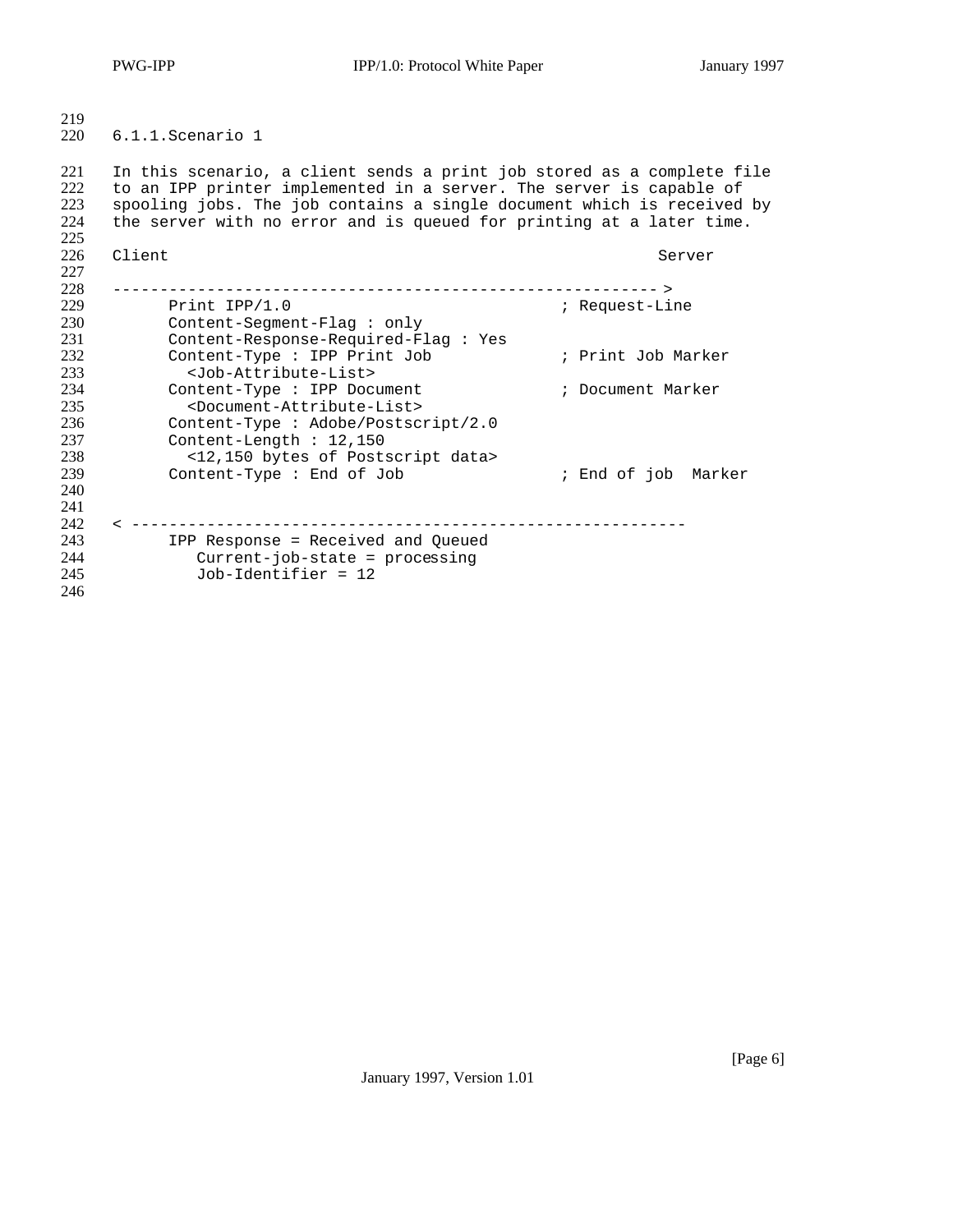| 247                             |                                                                                                                                                                                                                 |                     |
|---------------------------------|-----------------------------------------------------------------------------------------------------------------------------------------------------------------------------------------------------------------|---------------------|
| 248                             | 6.1.2.Scenario 2                                                                                                                                                                                                |                     |
| 249<br>250<br>251<br>252        | This case is identical to scenario #1, except that an error occurred<br>during the transmission that made the request invalid. An error response<br>is returned.                                                |                     |
| 253<br>254<br>255               | Client                                                                                                                                                                                                          | Server              |
| 256<br>257<br>258               | Print IPP/1.0<br>$Content-Segment-Flag: only$<br>Content-Response-Required-Flag: Yes                                                                                                                            | ; Request-Line      |
| 259<br>260                      | Content-Type : IPP Print Job<br><job-attribute-list></job-attribute-list>                                                                                                                                       | ; Print-Job Marker  |
| 261<br>262<br>263<br>264<br>265 | Content-Type : IPP Document<br><document-attribute-list><br/>Content-Type : Adobe/Postscript/2.0<br/>Content-Length : <math>12,150</math><br/>&lt;12,150 bytes of Postscript data&gt;</document-attribute-list> | ; Document-Marker   |
| 266<br>267<br>268<br>269        | Content-Type : End of Job<br>__________________________________                                                                                                                                                 | ; End of job marker |
| 270<br>271                      | IPP Response = Invalid Request                                                                                                                                                                                  |                     |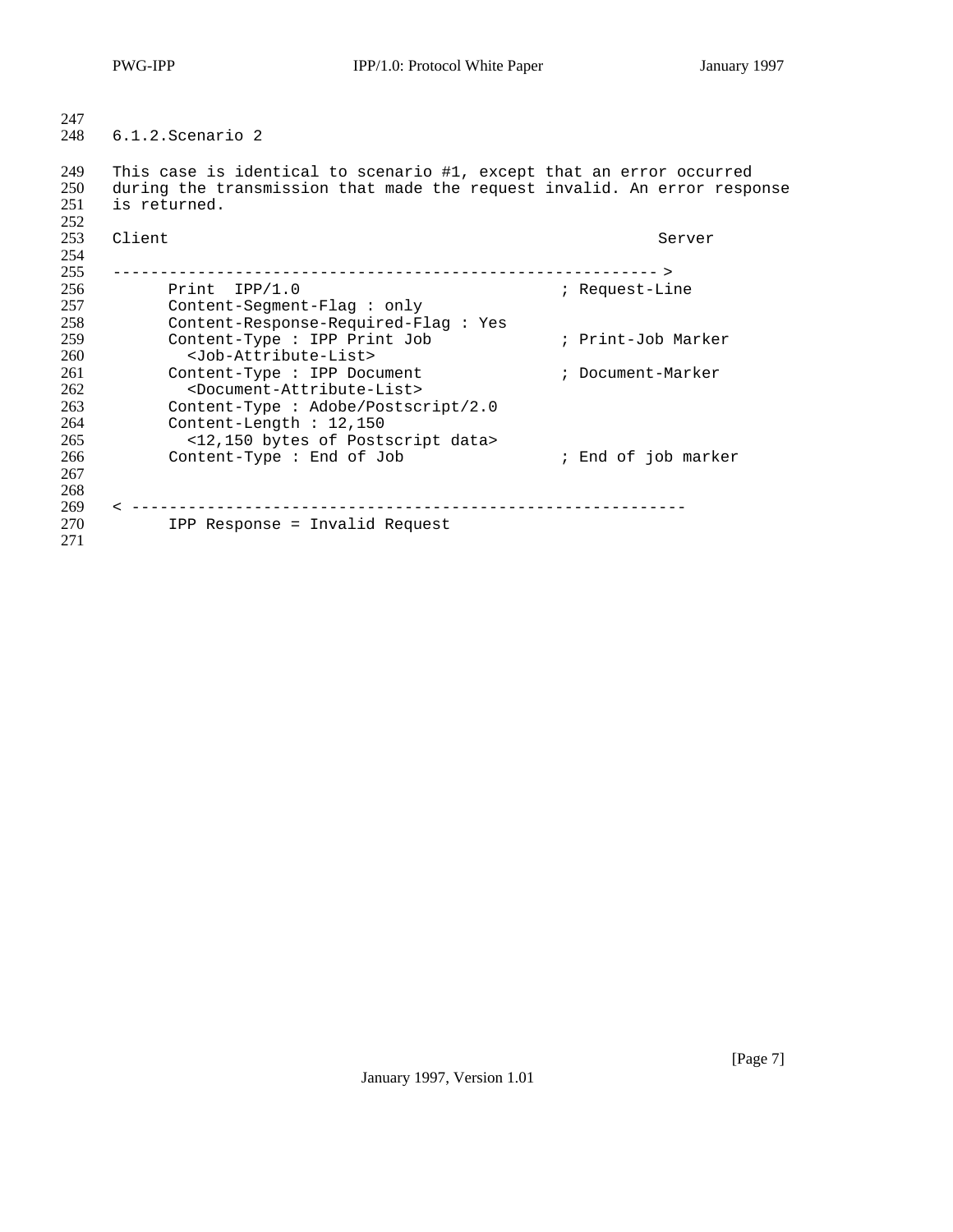PWG-IPP IPP/1.0: Protocol White Paper January 1997

 $\frac{272}{273}$  6.1.3. Scenario 3 This case is identical to scenario #1 except that the document to be printed is being sent a piece at a time. In this case, the driver 276 generates 4K segments. This requires 2 segments of 4K each and a final<br>277 segment of 3,958bytes (total = 12,150 bytes). Since the server can spo 277 segment of 3,958bytes (total = 12,150 bytes). Since the server can spool<br>278 the data, it is not necessary to ask for a response on each segment. the data, it is not necessary to ask for a response on each segment. 279<br>280 280 Client Server Server Server Server Server Server Server Server Server Server Server ---------------------------------------------------------- > 283 Print IPP/1.0 <br>284 Content-Segment-Flag : first *ine* ; Request-Line Content-Segment-Flag : first Content-Response-Required-Flag : no Content-Sequence-Number : 1 Content-Type : Print Job ; Print-Job Marker <Job-Attribute-List> Content-Type : IPP Document ; Document-Marker <Document-Attribute-List> Content-Type : Adobe/Postscript/2.0 Content-Length : 4096 <4096 bytes of Postscript data> 294<br>295 ---------------------------------------------------------- > Print IPP/1.0 Content-Segment-Flag : middle 298 Content-Response-Required-Flag : no<br>299 Content-Sequence-Number : 2 Content-Sequence-Number : 2 Content-Type : Adobe/Postscript/2.0 Content-Length : 4096 <4096 bytes of Postscript data> 303<br>304 ---------------------------------------------------------- > Print IPP/1.0 Content-Segment-Flag : last Content-Response-Required-Flag : yes Content-Sequence-Number : 3 Content-Type : Adobe/Postscript/2.0 Content-Length : 3958 <3958 bytes of Postscript data> Content-Type : End of Job ; End of job marker < ----------------------------------------------------------- IPP Response = Received and Queued Current-job-state = processing Job-Identifier = 12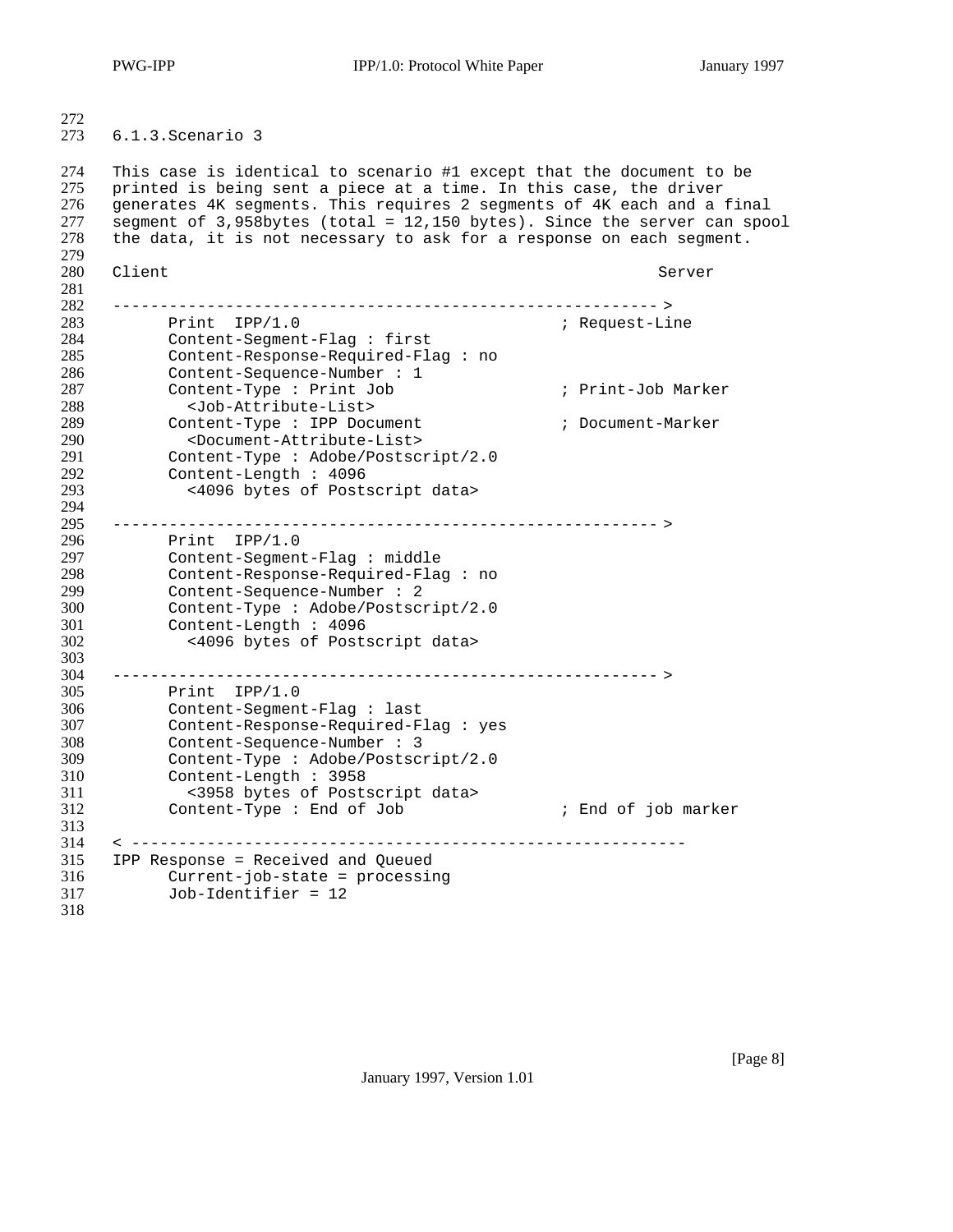6.1.4.Scenario 4

320 This scenario is similar to the previous one except that the client<br>321 knows the Printer is not capable of spooling the print job before 321 knows the Printer is not capable of spooling the print job before<br>322 starting to print. Therefore, printer errors may occur during starting to print. Therefore, printer errors may occur during 323 transmission, and the job may have to be aborted. The client therefore<br>324 vill ask for a response on each message. In this case a printer jam will ask for a response on each message. In this case a printer jam 325 occurs during the processing of the second message. The client responds<br>326 with last segment containing an End-of-Job Marker, which terminates the with last segment containing an End-of-Job Marker, which terminates the job. 328<br>329 329 Client Server Server Server Server Server Server Server Server Server Server Server Server Server Server Server Server Server Server Server Server Server Server Server Server Server Server Server Server Server Server S ----------------------------------------------------------- > 332 Print IPP/1.0 ; Request-Line Content-Segment-Flag : first Content-Response-Required-Flag : Yes Content-Sequence-Number : 1 Content-Type : IPP Print Job ; Print-Job Marker <Job-Attribute-List> Content-Type : IPP Document ; Document-Marker 339 <Document-Attribute-List><br>340 <content-Type: Adobe/Postscr 340 Content-Type : Adobe/Postscript/2.0<br>341 Content-Length : 4096 Content-Length : 4096 <4096 bytes of Postscript data> 343<br>344 < ----------------------------------------------------------- IPP Response = Received Current-job-state = printing ---------------------------------------------------------- > 349 Print IPP/1.0<br>350 Content-Segment Content-Segment-Flag : middle Content-Response-Required-Flag : Yes Content-Sequence-Number : 2 Content-Type : Adobe/Postscript/2.0 Content-Length : 4096 <4096 bytes of Postscript data> < ----------------------------------------------------------- IPP Response = Received Current-job-state = printer-jammed ------------------------------------------------------------- > Print IPP/1.0 Content-Segment-Flag : last Content-Response-Required-Flag : Yes Content-Sequence-Number : 3 Content-Type : End of Job < ------------------------------------------------------------ IPP Response = job Terminated

January 1997, Version 1.01

[Page 9]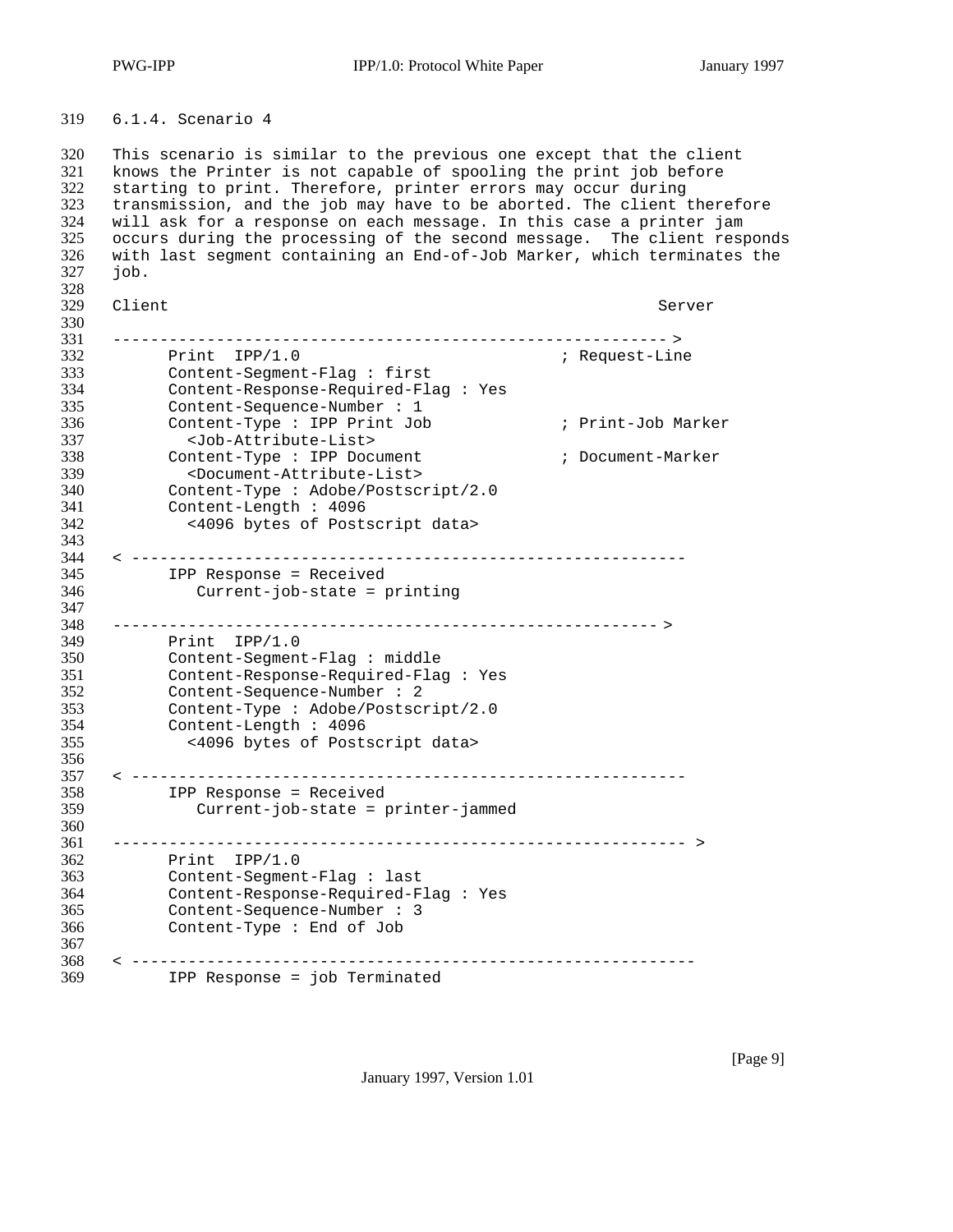PWG-IPP IPP/1.0: Protocol White Paper January 1997

6.1.5.Scenario 5

371 This scenario is identical to the previous one, except that the end-user<br>372 walks to the printer and clears the jam. The client starts transmitting walks to the printer and clears the jam. The client starts transmitting at the next unsent document-part. The Printer must recover any pages not printed in the last document-part sent.

375<br>376 376 Client Server Server Server Server Server Server Server Server Server Server Server Server Server Server Server Server Server Server Server Server Server Server Server Server Server Server Server Server Server Server S 377<br>378 ----------------------------------------------------------- > 379 Print IPP/1.0 <br>380 Content-Segment-Flag : first *ine* Request-Line Content-Segment-Flag : first Content-Response-Required-Flag : Yes Content-Sequence-Number : 1 Content-Type : IPP Print Job ; Print-Job Marker <Job-Attribute-List> 385 Content-Type : IPP Document ; Document-Marker 386 <Document-Attribute-List><br>387 Content-Type : Adobe/Postscr Content-Type : Adobe/Postscript/2.0 Content-Length : 4096 <4096 bytes of Postscript data> 390<br>391 < ----------------------------------------------------------- IPP Response = Received Current-job-state = printing 394<br>395 ---------------------------------------------------------- > 396 Print IPP/1.0<br>397 Content-Segment Content-Segment-Flag : middle Content-Response-Required-Flag : Yes 399 Content-Sequence-Number : 2<br>400 Content-Type : Adobe/Postscr 400 Content-Type : Adobe/Postscript/2.0<br>401 Content-Length : 4096 Content-Length : 4096 <4096 bytes of Postscript data> < ----------------------------------------------------------- IPP Response = Received Current-job-state = printer-jammed ------------------------------------------------------------- > Print IPP/1.0 Content-Segment-Flag : last Content-Response-Required-Flag : Yes Content-Sequence-Number : 3 Content-Type : Adobe/Postscript/2.0 Content-Length : 3958 <43958 bytes of Postscript data> Content-Type : End of Job < ------------------------------------------------------------ IPP Response = job Completed

January 1997, Version 1.01

[Page 10]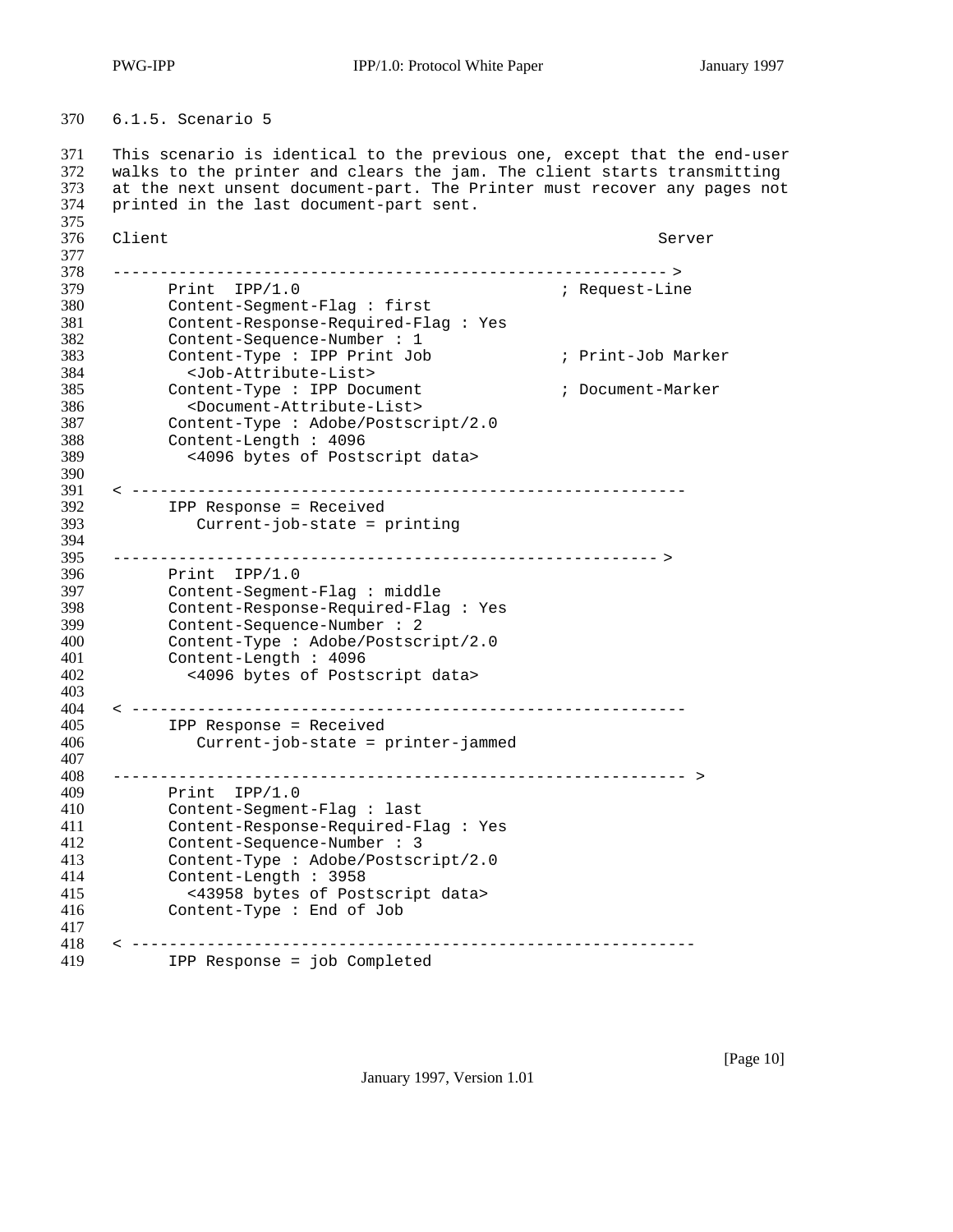6.1.6.Scenario 6

 In this scenario, the client send a print job containing two documents to the Printer. The Job is sent as one IPP Message. It is spooled on the Printer.

| 424<br>425<br>426 | Client                                                                 | Server              |
|-------------------|------------------------------------------------------------------------|---------------------|
| 427               |                                                                        |                     |
| 428               | Print $IPP/1.0$                                                        | ; Request-Line      |
| 429               | $Content-Segment-Flag : only$                                          |                     |
| 430<br>431        | Content-Response-Required-Flag : Yes<br>Content-Type : IPP Print Job   | ; Print Job Marker  |
| 432               | <job-attribute-list></job-attribute-list>                              |                     |
| 433               | Content-Type : IPP Document                                            | ; Document Marker   |
| 434               | <document-attribute-list></document-attribute-list>                    |                     |
| 435               | Content-Type : Adobe/Postscript/2.0                                    |                     |
| 436               | Content-Length $: 12,150$                                              |                     |
| 437               | <12,150 bytes of Postscript data>                                      |                     |
| 438               | Content-Type : HP/PCL/5e                                               |                     |
| 439               | Content-Length: 3,568                                                  |                     |
| 440               | <3,568 bytes of PCL/5e>                                                |                     |
| 441               | Content-Type : End of Job                                              | ; End of job Marker |
| 442               |                                                                        |                     |
| 443               |                                                                        |                     |
| 444<br>445        |                                                                        |                     |
| 446               | IPP Response = Received and Queued<br>$Current-job-state = processing$ |                     |
| 447               | $Job-Identifier = 12$                                                  |                     |
| 448               |                                                                        |                     |
|                   |                                                                        |                     |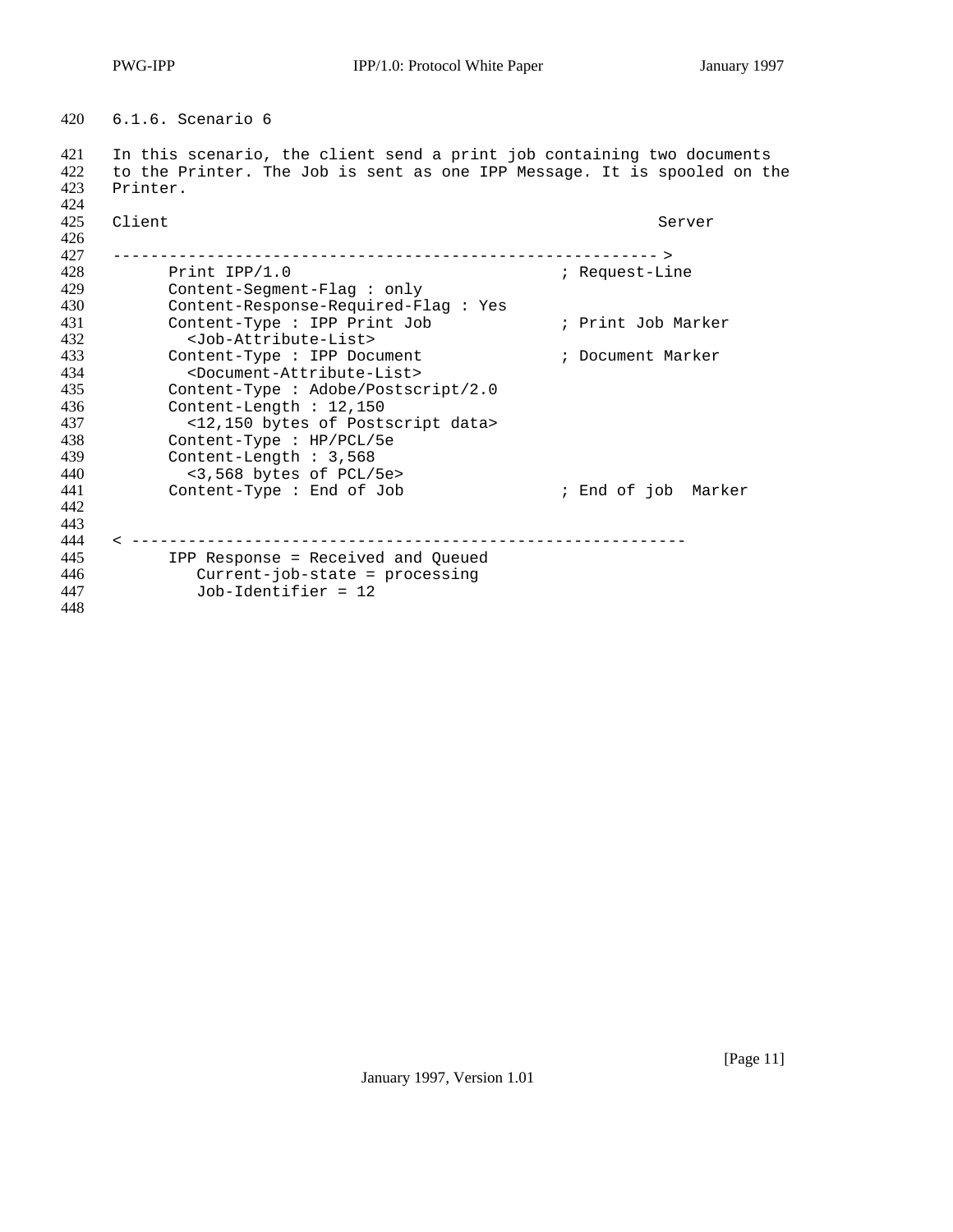6.1.7.Scenario 7

450 This scenario is identical to the previous one, except that the 451 documents are generated on the fly, in 4K blocks. documents are generated on the fly, in 4K blocks. 453<br>454 454 Client Server Server Server Server Server Server Server Server Server Server Server 455<br>456 ---------------------------------------------------------- > 457 Print IPP/1.0 **intervalse in the Second Automobile Second Automobile Second Automobile Second Automobile Second Automobile Second Automobile Second Automobile Second Automobile Second Automobile Second Automobile Secon**  Content-Segment-Flag : first Content-Response-Required-Flag : no Content-Sequence-Number : 1 461 Content-Type : IPP Print Job ; Print Job Marker <Job-Attribute-List> 462<br>463 Content-Type : IPP Document<br>464 <Document-Attribute-List> ; Document Marker <Document-Attribute-List> Content-Type : Adobe/Postscript/2.0 Content-Length : 4096 <4096 bytes of Postscript data> 468<br>469 ------------------------------------------------------------- > Client Print IPP/1.0 ; Request-Line Content-Segment-Flag : middle Content-Response-Required-Flag : no Content-Sequence-Number : 2 Content-Type : Adobe/Postscript/2.0 Content-Length : 4096 <4096 bytes of Postscript data> ---------------------------------------------------------- > 481 Print IPP/1.0 **interval in the UP** and the Print IPP/1.0 **interval interval in the UP** and the Prince of the Prince of the Prince of the Prince of the Prince of the Prince of the Prince of the Prince of the Prince of t Content-Segment-Flag : middle Content-Response-Required-Flag : no Content-Sequence-Number : 3 Content-Type : Adobe/Postscript/2.0 Content-Length : 4096 <4096 bytes of Postscript data> ----------------------------------------------------------- > Print IPP/1.0 ; Request-Line Content-Segment-Flag : last Content-Response-Required-Flag : yes Content-Sequence-Number : 4 495 Content-Type : IPP Document  $\qquad$  ; Document Marker <Document-Attribute-List> Content-Type : HP/PCL/5e Content-Length : 3568 499 <3568 bytes of PCL/5e data><br>500 Content-Type : End of Job Sold Lytes of following

January 1997, Version 1.01

[Page 12]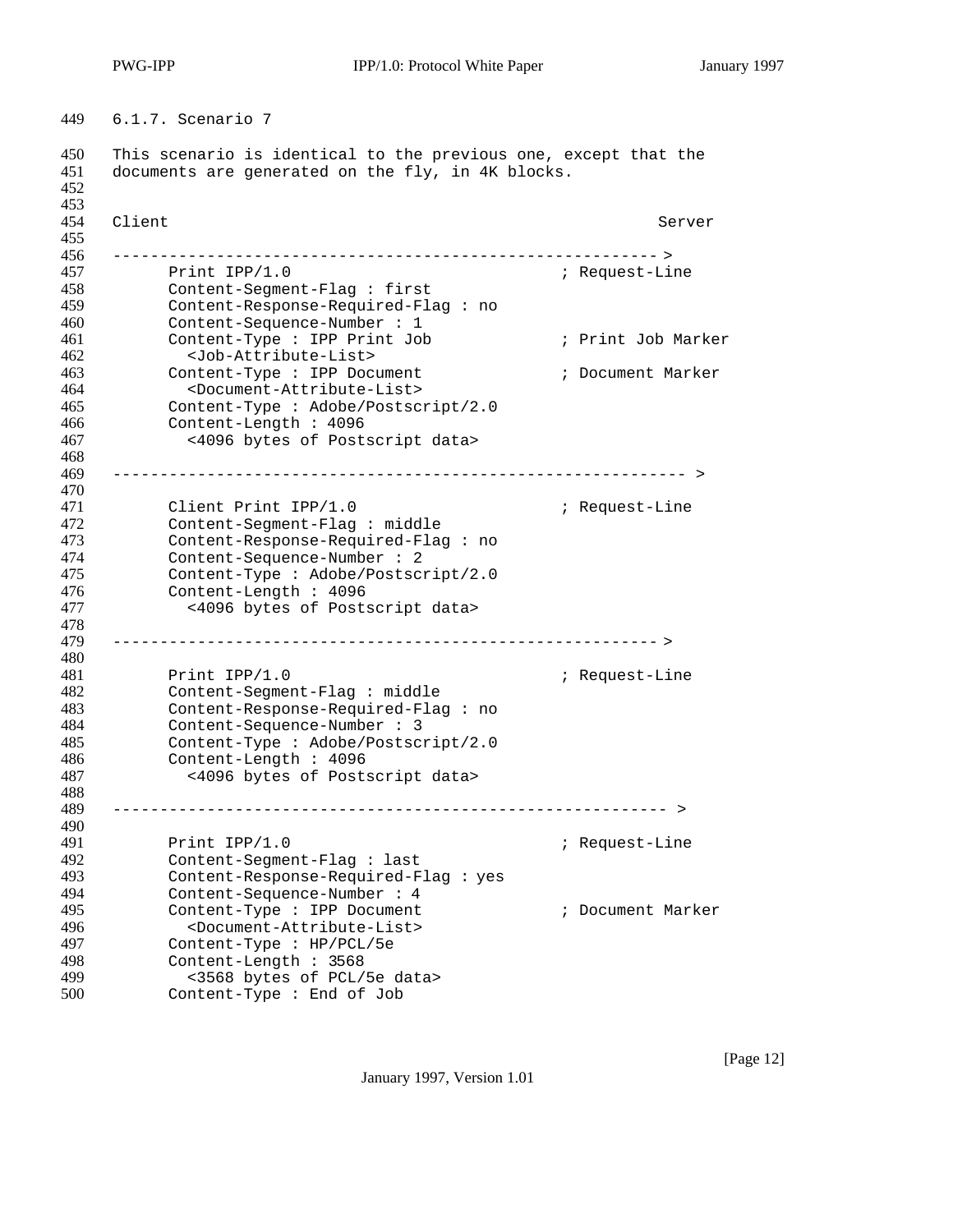| 501 |                                    |
|-----|------------------------------------|
| 502 |                                    |
| 503 | IPP Response = Received and Oueued |
| 504 | $Current-job-state = processing$   |
| 505 | $Job-Identity = 12$                |
| 506 |                                    |